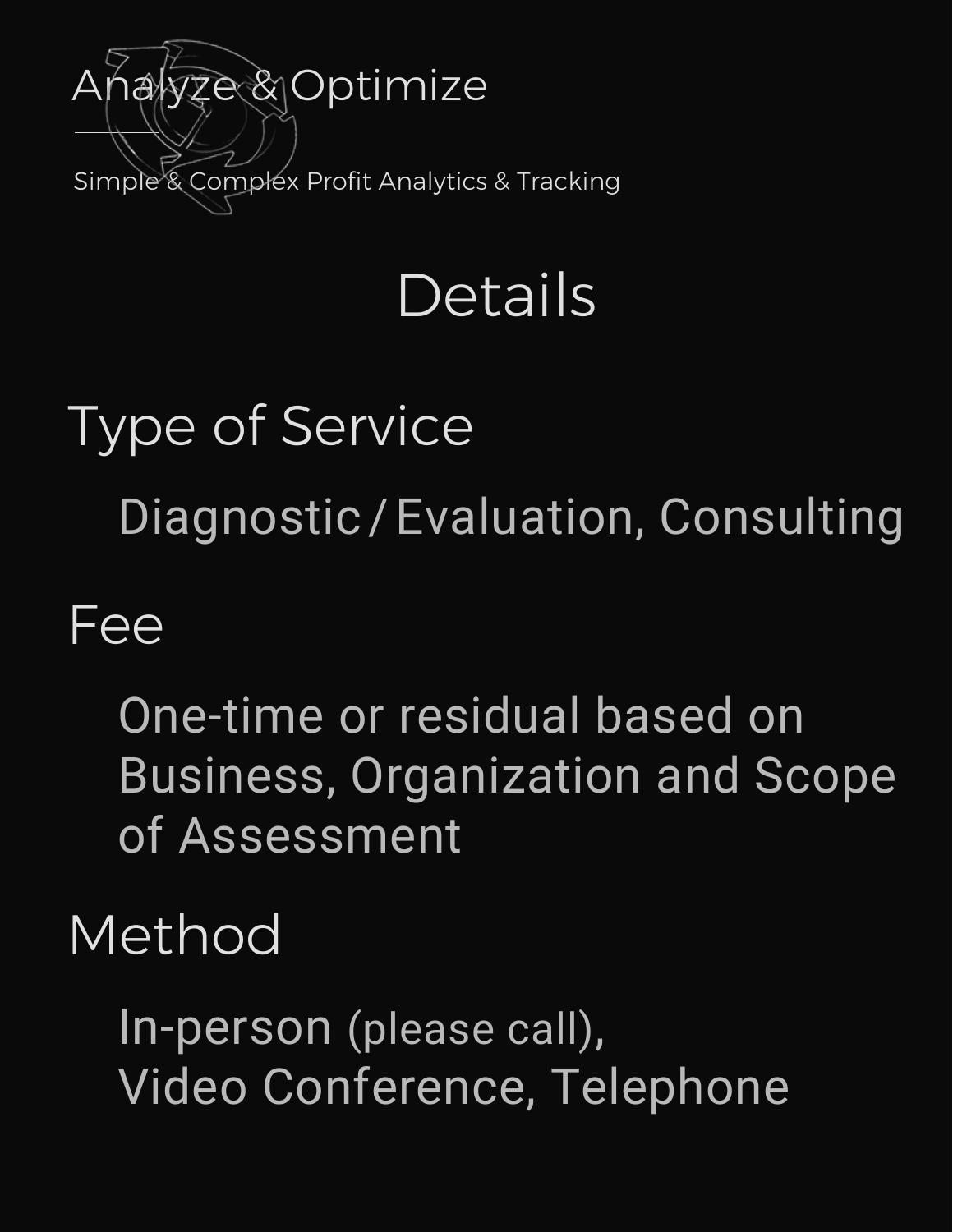## Summary

Detailed hands-on Evaluation and Strategy for analyzing and tracking Data key to Profit and Surplus Revenue

#### Features

- Customized to your needs
- Simplification of Mined Data
- Analyzing Data
- Tracking Data
- Analytical Tools (Intro)
- Tracking Tools (Intro)
- KPI Development
- Development, Strategy, Planning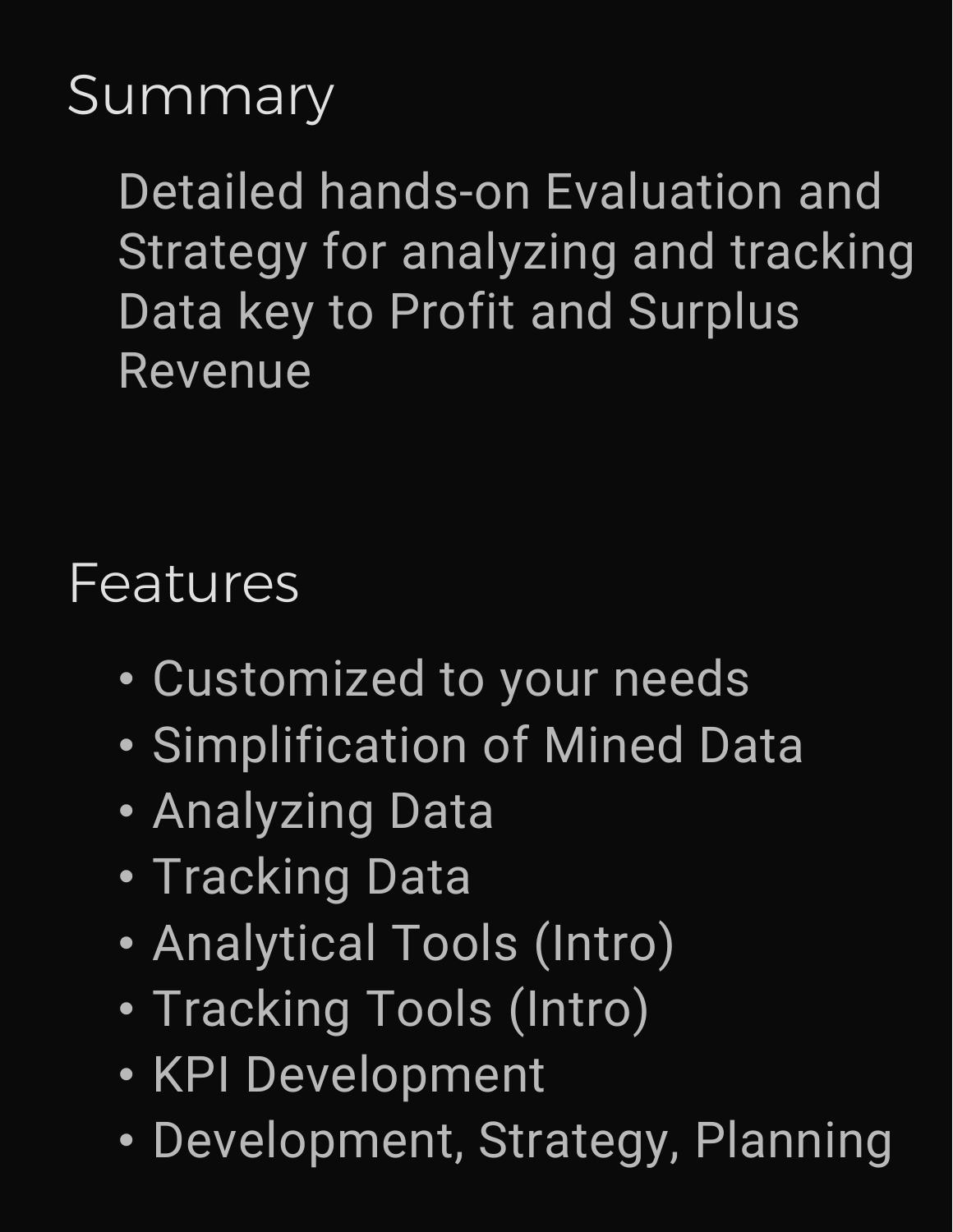## Goals and Expectations

Develop a robust Infrastructure of Analytical Processes, Data Tracking Tools, and Strategies

Requirements

Strict Confidentiality Agreement, Access to key Data relevant to Operations and Profit, Utilization of Independent Audits to ensure accuracy of Data, Purchase Analytical Software